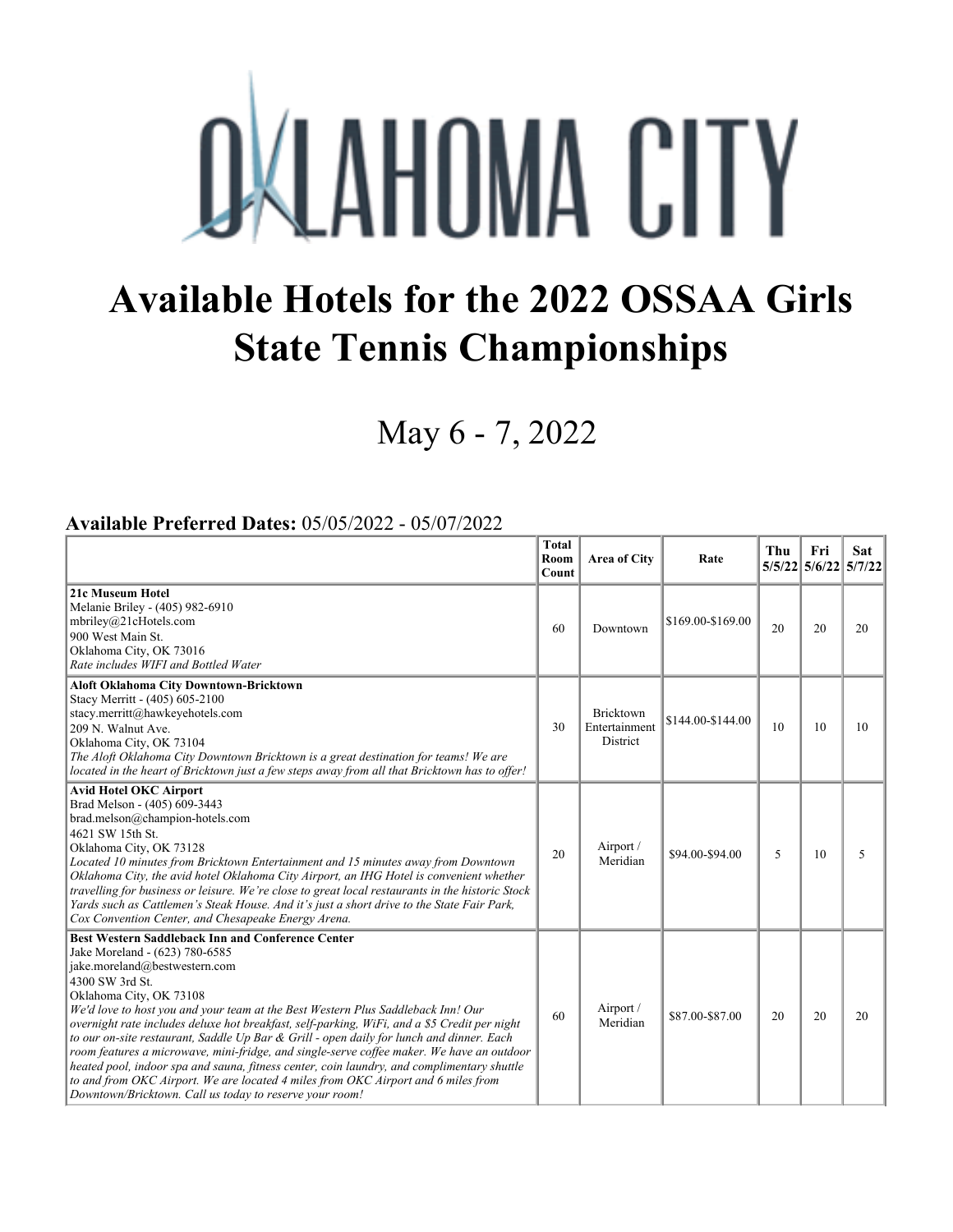| <b>Comfort Inn &amp; Suites OKC Near Bricktown</b><br>Sherree Martinez - (405) 605-0511<br>sherree.martinez@fourpointsoklahomacityairport.com<br>1809 E. Reno Ave.<br>Oklahoma City, OK 73117<br>The Comfort Inn & Suites is pleased to offer group rates & availability for the 2022 OSSAA<br>Girls State Tennis Championships happening on May 5-8, 2022. We are pleased to host any<br>teams, family, fans & attendees that come our way. Our rates include Breakfast. We are<br>easily accessible to all major highways in Oklahoma City.                                             | 30  | Bricktown<br>Entertainment<br>District | \$89.00-\$89.00   | 10 | 10 | 10 |
|-------------------------------------------------------------------------------------------------------------------------------------------------------------------------------------------------------------------------------------------------------------------------------------------------------------------------------------------------------------------------------------------------------------------------------------------------------------------------------------------------------------------------------------------------------------------------------------------|-----|----------------------------------------|-------------------|----|----|----|
| <b>Comfort Inn &amp; Suites West I-40</b><br>Sue Maroney-Smith - (405) 470-7676<br>ssmith@jacaruso.com<br>5921 SW 8th St.<br>Oklahoma City, OK 73128<br>Free Hot Breakfast                                                                                                                                                                                                                                                                                                                                                                                                                | 45  | Airport /<br>Meridian                  | \$90.00-\$90.00   | 15 | 15 | 15 |
| Courtyard by Marriott Oklahoma City Northwest<br>Lead Catcher - (405) 848-0808<br>NorthTxleadcatcher@marriott.com<br>1515 NW Expressway<br>Oklahoma City, OK 73118<br>Thank you for your consideration for this program. We are happy to offer \$109 rate and<br>Rise & Dine promotion.                                                                                                                                                                                                                                                                                                   | 30  | Northwest                              | \$109.00-\$109.00 | 10 | 10 | 10 |
| <b>Embassy Suites by Hilton Oklahoma City Northwest</b><br>Trisha Cleaver - (405) 842-6633<br>trisha.cleaver@hilton.com<br>3233 NW Expressway<br>Oklahoma City, OK 73112<br>Two Room Suite with Two Queens includes free Made to Order breakfast and<br>complimentary evening reception.                                                                                                                                                                                                                                                                                                  | 40  | Northwest                              | \$134.00-\$134.00 | 15 | 20 | 5  |
| Fairfield Inn & Suites Oklahoma City Downtown<br>Shannon Brown - (405) 604-5050<br>shannon.brown@marriott.com<br>10 SW 4th St.<br>Oklahoma City, OK 73109<br>Complimentary breakfast buffet and WiFi with all guest rooms                                                                                                                                                                                                                                                                                                                                                                 | 30  | Downtown                               | \$139.00-\$159.00 | 10 | 10 | 10 |
| Fairfield Inn Oklahoma City Quail Springs North<br>Michelle Wallace - (405) 446-4088<br>michelle.wallace@aimhosp.com<br>13520 Plaza Terr.<br>Oklahoma City, OK 73120<br>We would love host your group at Fairfield Marriott OKC Quail Springs                                                                                                                                                                                                                                                                                                                                             | 45  | Memorial<br>Road Corridor              | \$89.00-\$89.00   | 15 | 15 | 15 |
| Four Points by Sheraton Oklahoma City Airport<br>Sherree Martinez - (405) 605-0511<br>sherree.martinez@fourpointsoklahomacityairport.com<br>4708 West I-40 service Rd.<br>Oklahoma City, OK 73128<br>The Four Points OKC Airport is pleased to offer group rates & availability for the 2022<br>OSSAA Girls State Tennis Championships happening on May 5-8, 2022. We are pleased to<br>host any teams, family, fans & attendees that come our way. Our rates include Breakfast.<br>We are easily located $(a)$ , I-40 & Meridian & accessible to all major highways in Oklahoma<br>City. | 30  | Airport /<br>Meridian                  | \$89.00-\$89.00   | 10 | 10 | 10 |
| Hampton Inn & Suites Oklahoma City Airport<br>Bridget Matlock - (405) 604-8000<br>bridget.matlock@hilton.com<br>4333 SW 15th<br>Oklahoma City, OK 73108<br>Parking and Breakfast included!                                                                                                                                                                                                                                                                                                                                                                                                | 60  | Airport /<br>Meridian                  | \$109.00-\$119.00 | 20 | 20 | 20 |
| Hampton Inn & Suites Oklahoma City South<br>Joy Witte-Hunt - (405) 536-4663<br>Joy.Witte-Hunt@Hilton.com<br>920 SW 77th St.<br>Oklahoma City, OK 73139<br>mix room type - kings and doubles                                                                                                                                                                                                                                                                                                                                                                                               | 120 | South                                  | \$99.00-\$115.00  | 40 | 40 | 40 |
| Hampton Inn Oklahoma City Northwest<br>Paul Crone - (405) 886-5886<br>paul.crone@hilton.com<br>3022 NW Expressway<br>Oklahoma City, OK 73112<br>WE ARE ONLY 7 MINUTES FROM THE OKC TENNIS CENTER   \$99 for Doubles and<br>competitive rates for fans.   Full breakfast buffet (eggs, meat, yogurt, potatoes, waffles,<br>oatmeal, and more!) and we have the fastest Internet connection to our competitors.<br>(verified)   Pay with Purchase Order   We are the traveler-ranked leader on Northwest<br>Expressway, and we are known for our clean rooms!                               | 54  | Northwest                              | \$99.00-\$99.00   | 18 | 18 | 18 |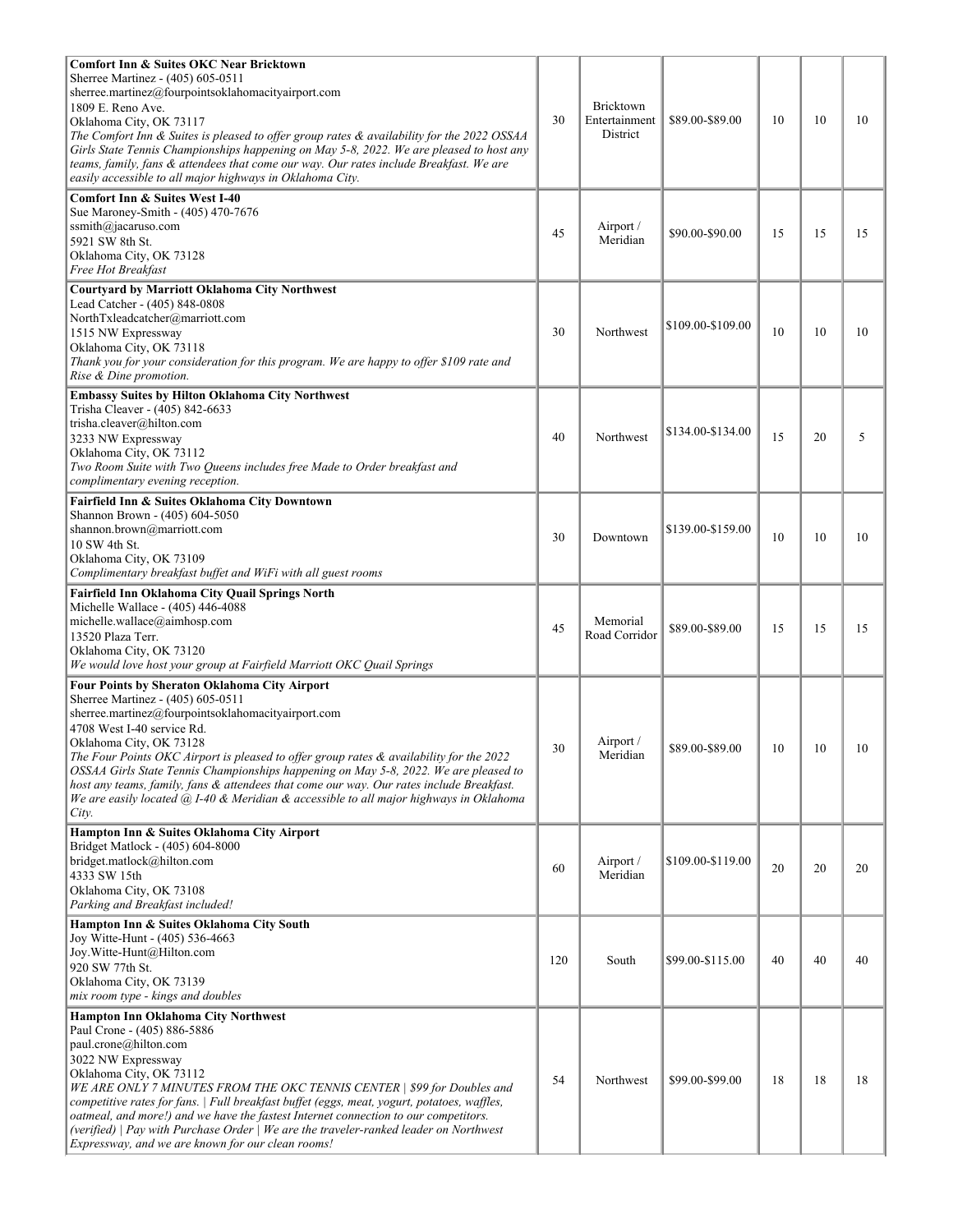| Hilton Garden Inn Oklahoma City Airport<br>Marla O'Neal - (405) 942-1400<br>marla.oneal@hilton.com<br>801 S. Meridian Ave.<br>Oklahoma City, OK 73108<br>Hot Breakfast Buffet included.<br>Hilton Garden Inn Oklahoma City Midtown                                                                                                                                                                                                                                                                                                                                                                                                                                                                                                                                                                                                                                                                                                                                                                                                                                                                                                                                                                                                                                                                                                                                                                                                                                                                                                                                                                               | 30 | Airport /<br>Meridian | \$95.00-\$95.00   | 10 | 10 | 10 |
|------------------------------------------------------------------------------------------------------------------------------------------------------------------------------------------------------------------------------------------------------------------------------------------------------------------------------------------------------------------------------------------------------------------------------------------------------------------------------------------------------------------------------------------------------------------------------------------------------------------------------------------------------------------------------------------------------------------------------------------------------------------------------------------------------------------------------------------------------------------------------------------------------------------------------------------------------------------------------------------------------------------------------------------------------------------------------------------------------------------------------------------------------------------------------------------------------------------------------------------------------------------------------------------------------------------------------------------------------------------------------------------------------------------------------------------------------------------------------------------------------------------------------------------------------------------------------------------------------------------|----|-----------------------|-------------------|----|----|----|
| Valorie Willingham - (405) 607-4000<br>valorie@legacyok.com<br>2809 NW Expressway<br>Oklahoma City, OK 73112<br>\$114.00 Per room, per night plus tax. Standard rooms available one king or two double<br>queen bedrooms.                                                                                                                                                                                                                                                                                                                                                                                                                                                                                                                                                                                                                                                                                                                                                                                                                                                                                                                                                                                                                                                                                                                                                                                                                                                                                                                                                                                        | 60 | Northwest             | \$114.00-\$114.00 | 20 | 20 | 20 |
| Holiday Inn & Suites Oklahoma City North<br>Lucas Shoemaker - (405) 286-4777<br>lucas@tnjgroup.com<br>6200 North Robinson Ave.<br>Oklahoma City, OK 73118<br>We offer a full-service restaurant and bar, indoor pool and jacuzzi hot tub, free wifi and free<br>guest parking. We are also happy to inform you that we have guest business centers, laundry<br>services, and fitness centers to be used at your convenience. Our guest rooms are spacious<br>and our staff will be more than happy to assist you with any and all of your needs. Please<br>feel free to contact us if you have any other questions or if there is anything else we can help<br>you with. We hope we have the pleasure of earning your business. Thank you. Holiday Inn<br>and Suites OKC North Staff                                                                                                                                                                                                                                                                                                                                                                                                                                                                                                                                                                                                                                                                                                                                                                                                                             | 45 | Northwest             | \$99.00-\$99.00   | 15 | 15 | 15 |
| Holiday Inn Express & Suites I-240<br>Becca Rorer - (859) 368-1041<br>brorer@jacaruso.com<br>7817 S. Walker<br>Oklahoma City, OK 73139<br>Our hotel is located just minutes from Will Rogers World Airport, Tinker Airforce Base,<br>FAA, OK State Fair, Cox Convention Center, Chesapeake Arena, and the Bricktown area.<br>Sports groups are welcome and we are in close proximity to Buck Thomas Park, MACU,<br>Southlake Soccer Club, and many more. We are just steps away from many dining options,<br>including a full bar and also a place to entertain children. Business travelers will enjoy our<br>modern, state of the art facilities and room amenities. We are also just a short drive from<br>Integris SW, Schlumberger, & Halliburton. Our Leisure travelers can take the family to<br>Andy Alligator's Fun Park which includes a water park, go-carts, and much more. The<br>Bricktown area also has many family friendly options such as the Oklahoma River Cruise,<br>indoor rock climbing, white water rafting, and zip-lining. Each of our non-smoking rooms<br>have a bluetooth alarm clock, $42$ " or $47$ " LED TV with HD channels $+$ HBO, and a<br>fridge/microwave. Stay Smart and begin your day with our brand new Express Start<br>Breakfast including cinnamon rolls. Our 24-hour Fitness Center with free weights and<br>cardio equipment and indoor pool will help you stay in your best shape while you are away<br>from home. To help you stay connected to the outside world, our hotel provides free<br>100Mbps Internet. Rooms offered: 10 rooms (5 Kings, 5 Two Queens) | 20 | Southwest             | \$101.00-\$101.00 | 10 | 10 |    |
| Holiday Inn Express & Suites OKC Airport<br>Brad Melson - (405) 609-3443<br>brad.melson@champion-hotels.com<br>4501 SW 15th St.<br>Oklahoma City, OK 73108<br>Located just four miles from Will Rogers World Airport, the Holiday Inn Express Oklahoma<br>City Airport is a newly built property that offers the best in both convenience and<br>hospitality. Whether traveling for business or leisure, the hotel's close proximity to I-40<br>proves to be the ideal location for guests to experience the best that Oklahoma has to offer.                                                                                                                                                                                                                                                                                                                                                                                                                                                                                                                                                                                                                                                                                                                                                                                                                                                                                                                                                                                                                                                                    | 35 | Airport /<br>Meridian | \$104.00-\$109.00 | 10 | 20 | 5  |
| <b>Hyatt Place Oklahoma City Airport</b><br>Ashley Fields - (405) 682-3900<br>ashley.fields@hyatt.com<br>1818 S. Meridian Ave.<br>Oklahoma City, OK 73108<br>Hyatt Place OKC Airport offering Suite Style rooms with cozy corner sectional sofa-sleeper,<br>wet bar, refrigerator, and separate workspace. Free parking, Free Wi-Fi, complimentary<br>shuttle service within a 3 mile radius, and free HOT breakfast. Additional Perks on-site Bar,<br>Grab-N-Go Snack Shop and 10% OFF local restaurants within walking distance. Cut-off is<br>April 25, 2022 then based on availability.                                                                                                                                                                                                                                                                                                                                                                                                                                                                                                                                                                                                                                                                                                                                                                                                                                                                                                                                                                                                                      | 30 | Airport /<br>Meridian | \$89.00-\$89.00   | 10 | 10 | 10 |
| La Quinta Inn & Suites by Wyndham Oklahoma City Airport<br>Keli Seraphin - (405) 702-7720<br>keli.seraphin@champion-hotels.com<br>808 S. Meridian Ave.<br>Oklahoma City, OK 73108<br>LaQuinta is a new hotel that offers complimentary breakfast, *meeting space if available,*<br>wifi, parking, 24hr snack market and exceptional customer service agents that are eager to<br>meet the needs of our guests.                                                                                                                                                                                                                                                                                                                                                                                                                                                                                                                                                                                                                                                                                                                                                                                                                                                                                                                                                                                                                                                                                                                                                                                                   | 75 | Airport /<br>Meridian | \$89.00-\$89.00   | 25 | 25 | 25 |